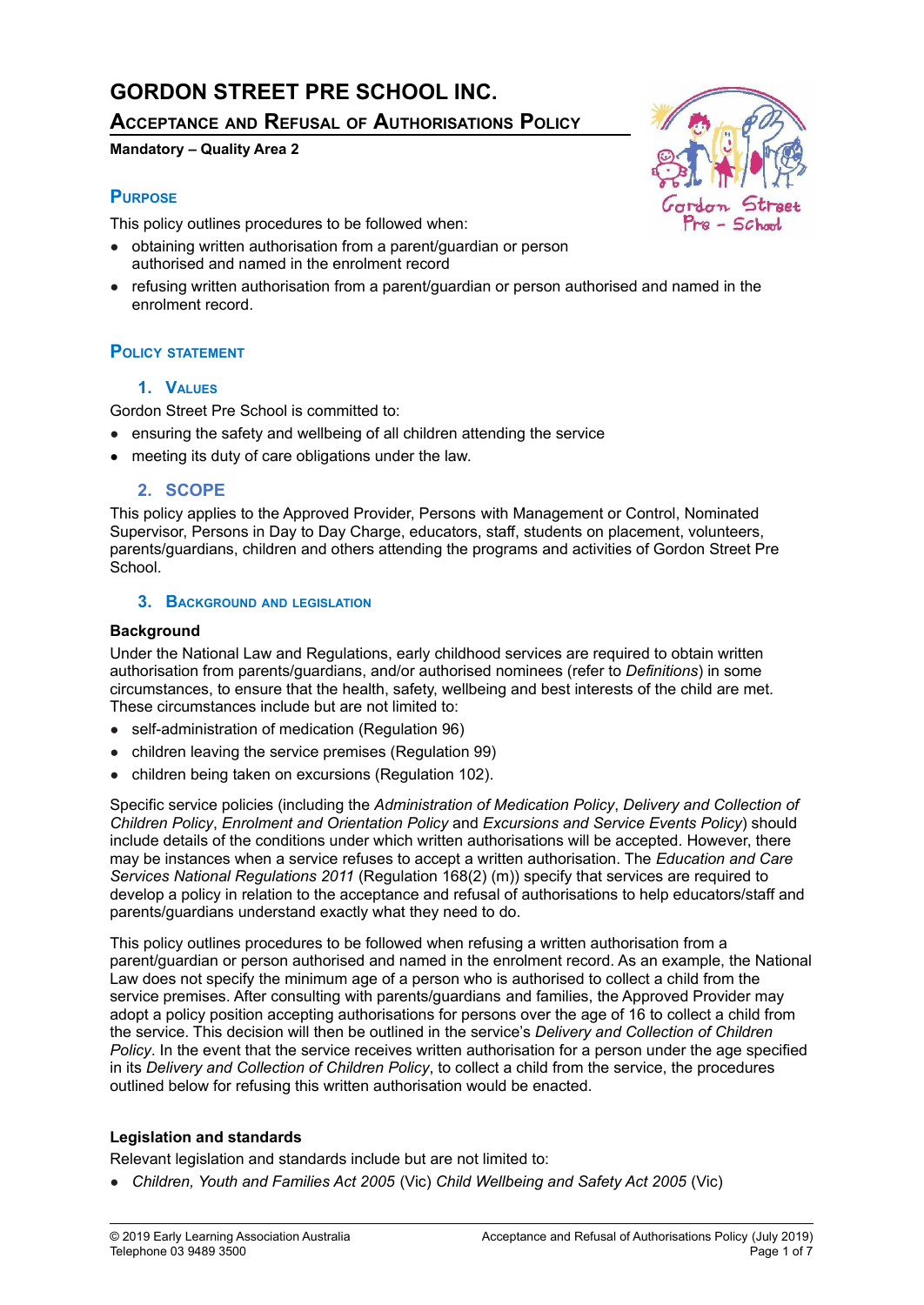- *Child Wellbeing and Safety Act 2005* (Vic) (Part 2: Principles for Children)
- *Education and Care Services National Law Act 2010*: Section 167
- *Education and Care Services National Regulations 2011*: Regulations 96, 99, 102, 160, 161, 168(2)(m), 170
- *Family Law Act 1975* (Cth)
- *National Quality Standard*, Quality Area 2: Children's Health and Safety

The most current amendments to listed legislation can be found at:

- Victorian Legislation Victorian Law Today: http://www.legislation.vic.gov.au/
- $\bullet$ Commonwealth Legislation - ComLaw: http://www.comlaw.gov.au/
- − Standard 2.2: Safety

#### **4. DEFINITIONS**

The terms defined in this section relate specifically to this policy. For commonly used terms e.g. Approved Provider, Nominated Supervisor, Regulatory Authority etc. refer to the *General Definitions* section of this manual.

**Attendance record:** Kept by the service to record details of each child attending the service including name, time of arrival and departure, signature of person delivering and collecting the child or of the Nominated Supervisor or educator (Regulation 158(1)).

**Authorised nominee:** (In relation to this policy) a person who has been given written authority by the parents/guardians of a child to collect that child from the education and care service. These details will be on the child's enrolment form.

The National Law and National Regulations do not specify a minimum age limit for an authorised nominee. Gordon Street Pre School has determined the minimum acceptable age at their service is 18. Should the authorised nominee be a family member, the minimum acceptable age is 16.

**Duty of care:** A common law concept that refers to the responsibilities of organisations to provide people with an adequate level of protection against harm and all reasonable foreseeable risk of injury.

**Inappropriate person:** A person who may pose a risk to the health, safety or wellbeing of any child attending the education and care service, or whose behaviour or state of mind make it inappropriate for him/her to be on the premises e.g. a person under the influence of drugs or alcohol (Act 171(3)).

**Medication record:** Contains details for each child to whom medication is to be administered by the service. This includes the child's name, signed authorisation to administer medication and a record of the medication administered, including time, date, dosage, manner of administration, name and signature of person administering the medication and of the person checking the medication, if required (Regulation 92). A sample medication record is available on the ACECQA website.

#### **5. SOURCES AND RELATED POLICIES**

#### **Sources**

• Australian Children's Education and Care Quality Authority (ACECQA): [www.acecqa.gov.au](http://www.acecqa.gov.au)

#### **Service policies**

- *● Administration of Medication Policy*
- *● Child Safe Environment Policy*
- *● Dealing with Medical Conditions Policy*
- *● Delivery and Collection of Children Policy*
- *● Enrolment and Orientation Policy*
- *● Excursions and Service Events Policy*
- *● Incident, Injury, Trauma and Illness Policy*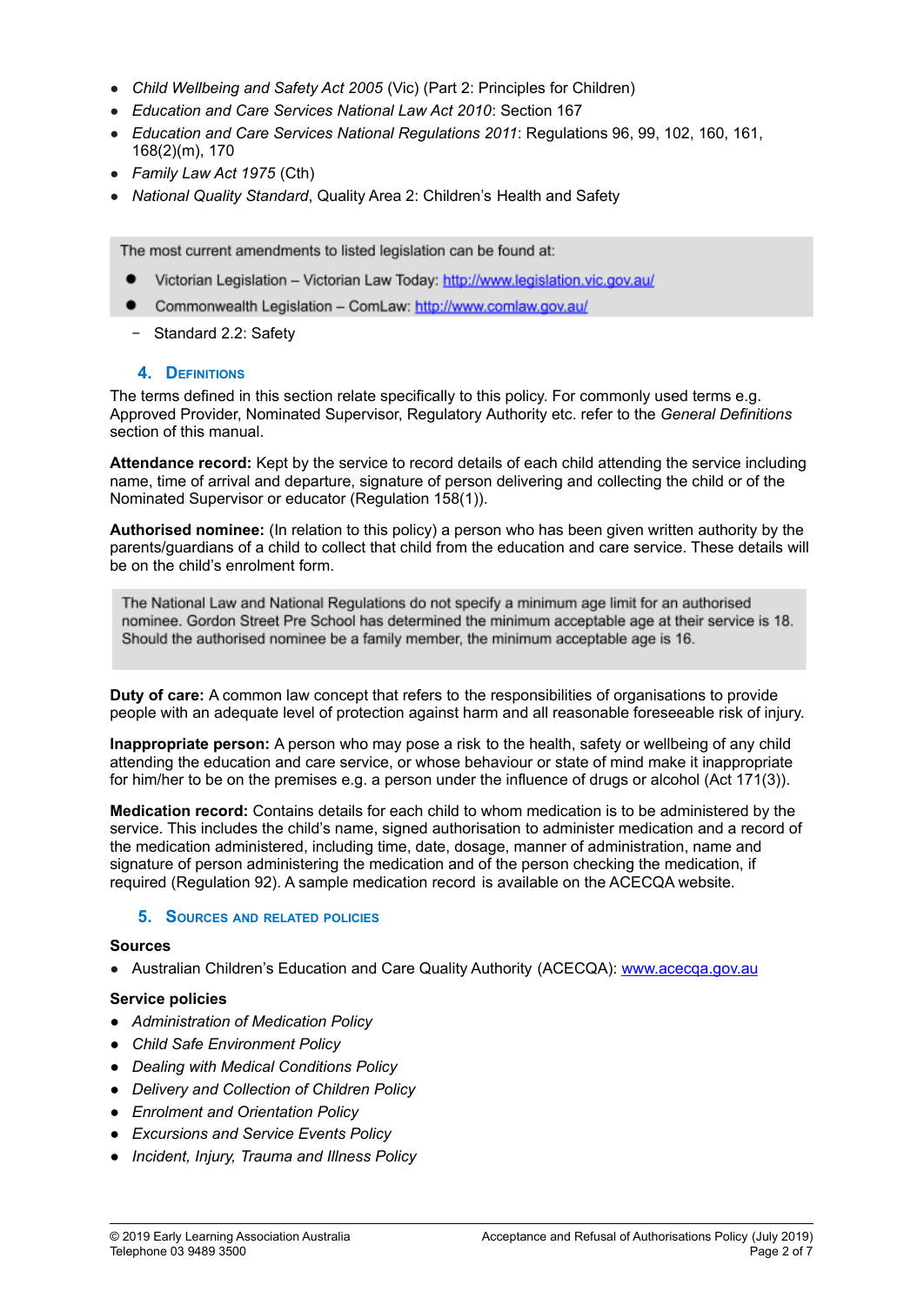#### **PROCEDURES**

#### **The Approved Provider Persons with Management or Control is responsible for:**

- ensuring that parents/guardians are provided with a copy of all service policies
- ensuring that the Nominated Supervisor and all staff follow the policies and procedures of the service
- ensuring that all parents/guardians have completed the authorised nominee section of their child's enrolment form (refer to *Enrolment and Orientation Policy*), and that the form is signed and dated before the child is enrolled at the service
- ensuring that permission forms for excursions are provided to the parent/guardian or authorised nominee prior to the excursion (refer to *Excursions and Service Events Policy*)
- ensuring that an attendance record (refer to *Definitions*) is maintained to account for all children attending the service
- keeping a written record of all visitors to the service, including time of arrival and departure
- ensuring that where children require medication to be administered by educators/staff, this is authorised in writing, signed and dated by a parent/guardian or authorised nominee, and included with the child's medication record (refer to *Definitions*) (refer to *Administration of Medication Policy* and *Dealing with Medical Conditions Policy*)
- ensuring educators/staff do not administer medication without the authorisation of a parent/guardian or authorised nominee, except in the case of an emergency, including an asthma or anaphylaxis emergency (refer to *Administration of Medication Policy*, *Dealing with Medical Conditions Policy*, *Incident, Injury, Trauma and Illness Policy*, *Emergency and Evacuation Policy, Asthma Policy* and *Anaphylaxis Policy*)
- ensuring educators/staff allow a child to participate in an excursion only with the written authorisation of a parent/guardian or authorised nominee including details required under Regulation 102(4)&(5) (refer to *Excursions and Service Events Policy*)
- ensuring educators/staff allow a child to depart from the service only with a person who is the parent/guardian or authorised nominee, or with the written authorisation of one of these, except in the case of a medical or other emergency (refer to *Delivery and Collection of Children Policy* and *Child Safe Environment Policy*)
- ensuring that there are procedures in place if an inappropriate person (refer to *Definitions*) attempts to collect a child from the service (refer to *Delivery and Collection of Children Policy* and *Child Safe Environment Policy*)
- developing and enacting procedures for dealing with a written authorisation that does not meet the requirements outlined in service policies (refer to Attachment 1).

#### **The Nominated Supervisor or Persons in Day to Day Charge is responsible for:**

- following the policy and procedures of the service
- ensure parents/guardians sign the visitor handbook
- ensuring that medication is not administered to a child without the authorisation of a parent/guardian or authorised nominee, except in the case of an emergency, including an asthma or anaphylaxis emergency (refer to *Administration of Medication Policy, Dealing with Medical Conditions Policy*, *Incident, Injury, Trauma and Illness Policy*, *Emergency and Evacuation Policy*, *Asthma Policy* and *Anaphylaxis Policy*)
- ensuring a child only departs from the service with a person who is the parent/guardian or authorised nominee, or with the written authorisation of one of these, except in the case of a medical or other emergency (refer to *Delivery and Collection of Children Policy* and *Child Safe Environment Policy*)
- ensuring a child is not taken outside the service premises on an excursion except with the written authorisation of a parent/guardian or authorised nominee including details required under Regulation 102(4)&(5) (refer to *Excursions and Service Events Policy*)
- informing the Approved Provider when a written authorisation does not meet the requirements outlined in service policies.

#### **Educators and other Staff are responsible for:**

- following the policies and procedures of the service
- ensure parents/guardians sign the visitor handbook
- checking that parents/guardians sign and date permission forms for excursions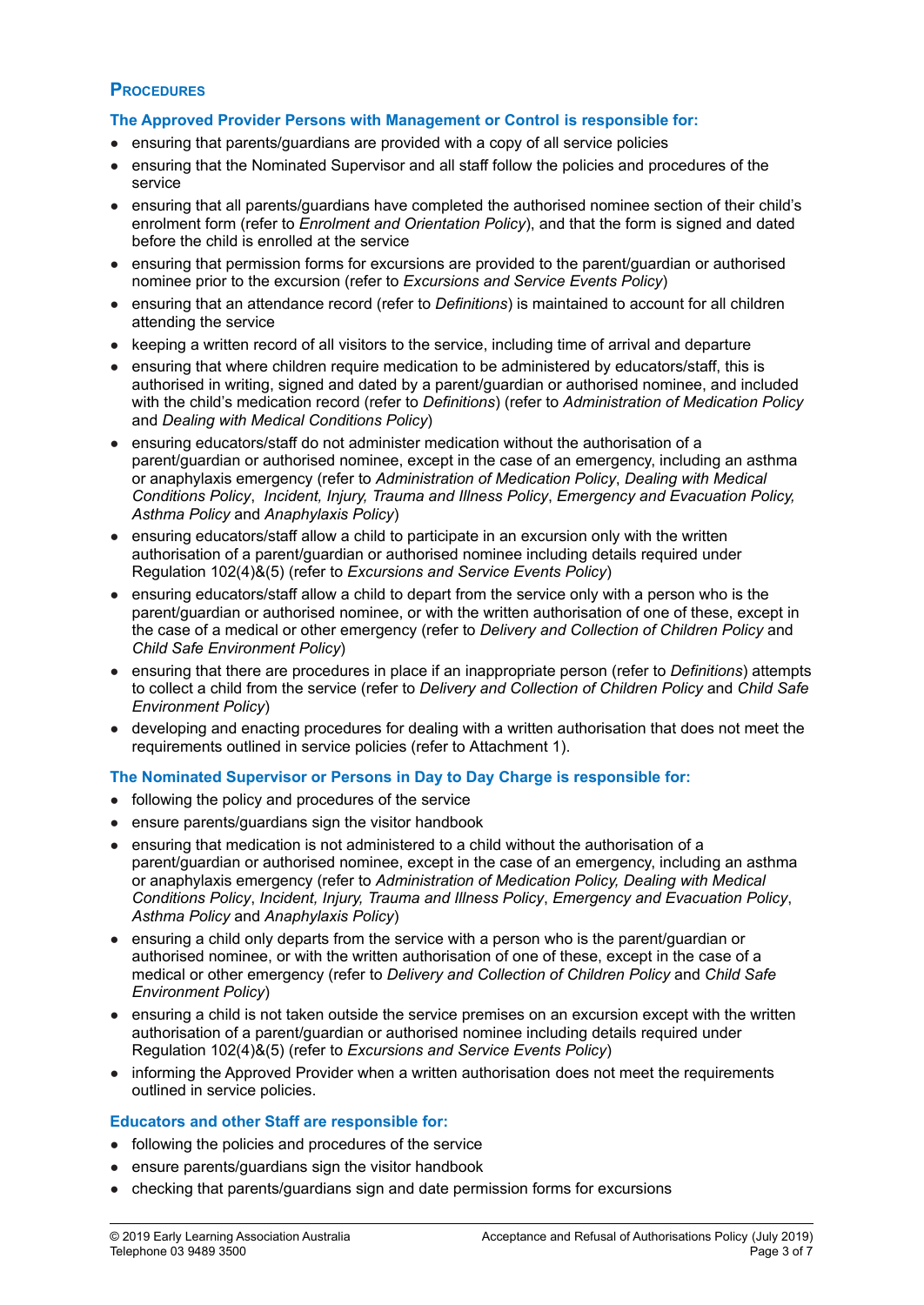- checking that parents/guardians or authorised nominees sign the attendance record (refer to *Definitions*) as their child arrives at and departs from the service
- administering medication only with the written authorisation of a parent/guardian or authorised nominee, except in the case of an emergency, including an asthma or anaphylaxis emergency (refer to *Administration of Medication Policy*, *Dealing with Medical Conditions Policy*, *Incident, Injury, Trauma and Illness Policy* and *Emergency and Evacuation Policy*)
- allowing a child to participate in an excursion only with the written authorisation of a parent/guardian or authorised nominee including details required under Regulation 102(4)&(5) (refer to *Excursions and Service Events Policy*)
- allowing a child to depart from the service only with a person who is the parent/guardian or authorised nominee, or with the written authorisation of one of these, except in the case of a medical or other emergency (refer to *Delivery and Collection of Children Policy* and *Child Safe Environment Policy*)
- following procedures if an inappropriate person (refer to *Definitions*) attempts to collect a child from the service (refer to *Delivery and Collection of Children Policy* and *Child Safe Environment Policy*)
- informing the Approved Provider when a written authorisation does not meet the requirements outlined in service policies.

#### **Parents/guardians are responsible for:**

- reading and complying with the policies and procedures of the service
- signing the visitor handbook
- completing and signing the authorised nominee section (refer to *Definitions*) of their child's enrolment form (refer to *Enrolment and Orientation Policy*) before their child commences at the service
- signing and dating permission forms for excursions
- signing the attendance record (refer to *Definitions*) as their child arrives at and departs from the service
- providing written authorisation where children require medication to be administered by educators/staff, and signing and dating it for inclusion in the child's medication record (refer to *Definitions*).

#### **Volunteers and students, while at the service, are responsible for following this policy and its procedures.**

#### **EVALUATION**

In order to assess whether the values and purposes of the policy have been achieved, the Approved Provider will:

- regularly seek feedback from everyone affected by the policy regarding its effectiveness
- monitor the implementation, compliance, complaints and incidents in relation to this policy
- keep the policy up to date with current legislation, research, policy and best practice
- revise the policy and procedures as part of the service's policy review cycle, or as required
- notify parents/guardians at least 14 days before making any changes to this policy or its procedures.

## **ATTACHMENTS**

- Attachment 1: Procedures for refusing a written authorisation
- Attachment 2: Authorisation Form one off occasion
- Attachment 3: Authorisation Form permanently add an authorised contact

#### **AUTHORISATION**

This policy was adopted by the Approved Provider of Gordon Street Pre School on **16 AUGUST 2021**

## **REVIEW DATE: 16 AUGUST 2023**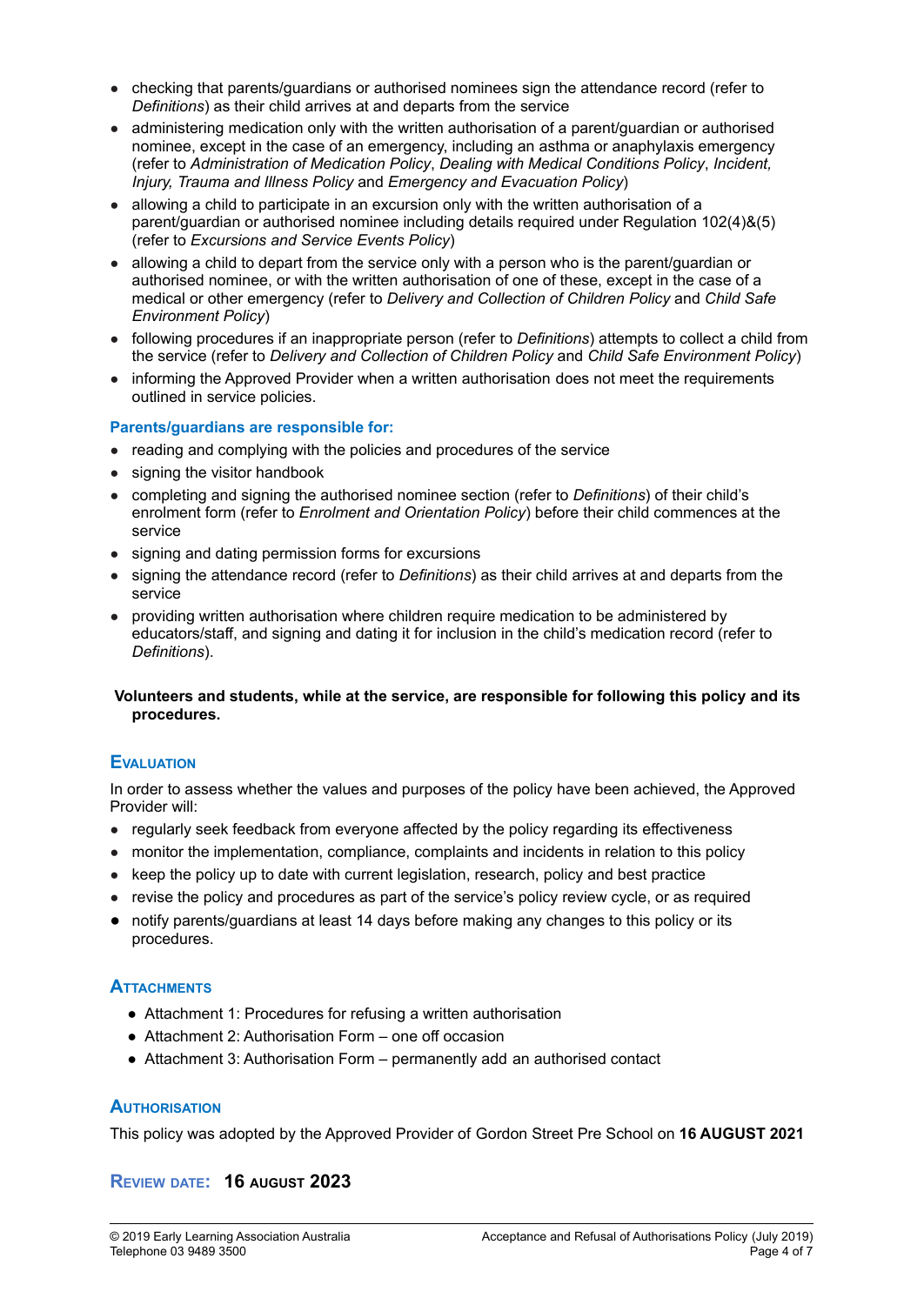# **ATTACHMENT 1 Procedures for refusing a written authorisation**



On receipt of a written authorisation from a parent/guardian that does not meet the requirements outlined in the related service policy, the Approved Provider will:

- immediately explain to the parent/guardian that their written authorisation contravenes service policy, and that it cannot be accepted
- ensure that the parent/guardian is provided with a copy of the relevant service policy and that they understand the reasons for the refusal of the authorisation
- request that an appropriate alternative written authorisation is provided by the parent/guardian that complies with the requirements of the relevant service policy
- ensure that procedures outlined in the relevant service policy are followed where a parent/guardian cannot be immediately contacted to provide an alternative written authorisation
- follow up with the parent/quardian, where required, to ensure that an appropriate written authorisation is obtained.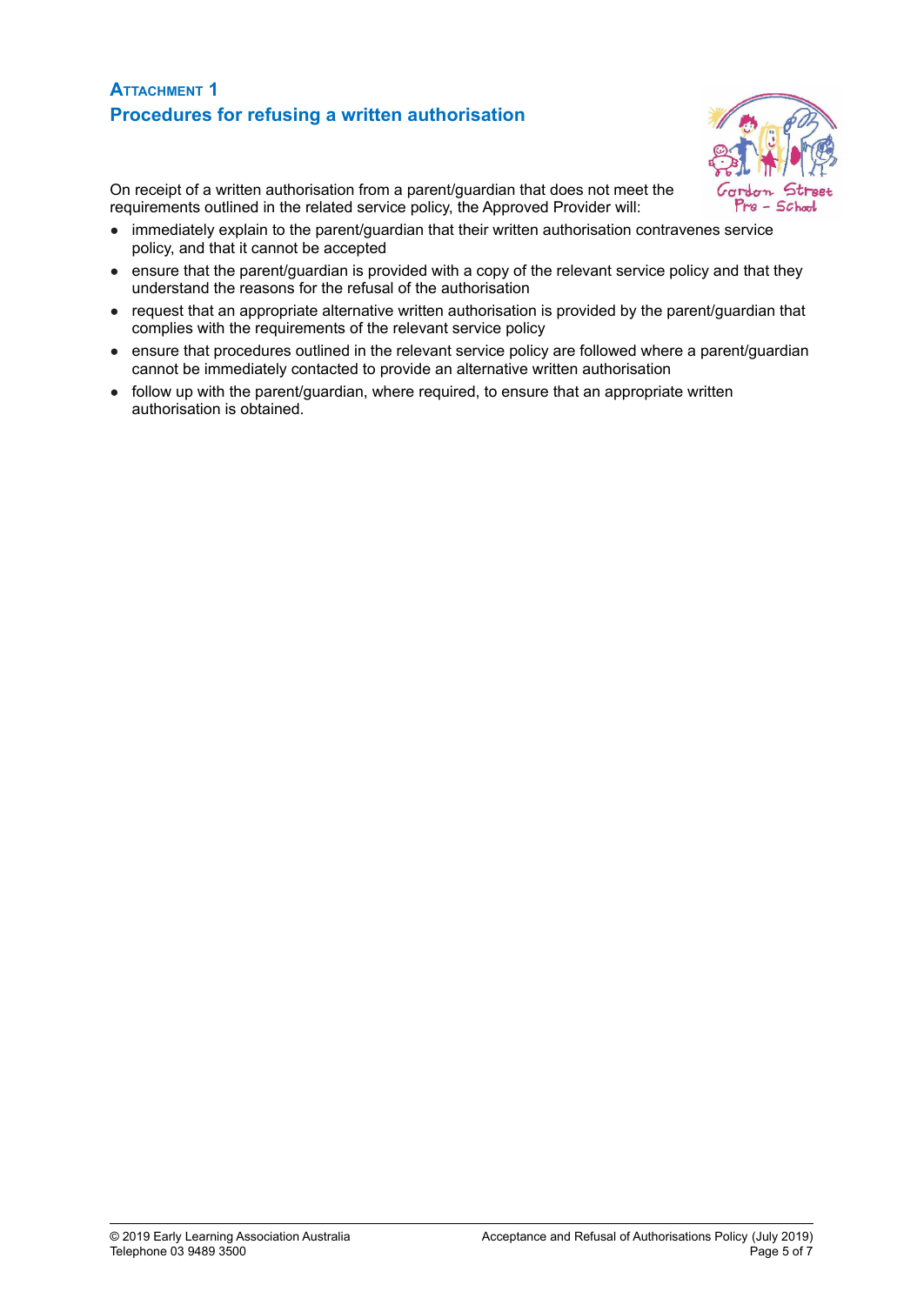# **ATTACHMENT 2 Authorisation Form - One off occasion**



To be used as a follow-up to a **telephone/email authorisation** when the **parent/guardian or authorised nominee is not at the service.**

| authorised by telephone/email (please circle)                                                                                                                          |  |
|------------------------------------------------------------------------------------------------------------------------------------------------------------------------|--|
| to be                                                                                                                                                                  |  |
| collected from Gordon Street Pre School on ___________________ by:                                                                                                     |  |
|                                                                                                                                                                        |  |
|                                                                                                                                                                        |  |
|                                                                                                                                                                        |  |
| This was a one-off occasion and this person is not to be added to my child's enrolment record as an<br>authorised nominee to collect my child on an ongoing basis.     |  |
|                                                                                                                                                                        |  |
|                                                                                                                                                                        |  |
| This form will be kept in the group enrolment folder.                                                                                                                  |  |
| <b>Authorisation Form - One off occasion - prior written authorisation</b>                                                                                             |  |
| To be used where the parent/guardian or authorised nominee is able to provide prior written<br>authorisation                                                           |  |
|                                                                                                                                                                        |  |
|                                                                                                                                                                        |  |
|                                                                                                                                                                        |  |
|                                                                                                                                                                        |  |
| to collect my child/ren (write name/s) example and collect my child/ren (write name/s)                                                                                 |  |
| from Gordon Street Pre School on ________________(date).                                                                                                               |  |
| This will be a one-off occasion and this person is not to be added to my child's enrolment record as<br>an authorised nominee to collect my child on an ongoing basis. |  |

Signed: \_\_\_\_\_\_\_\_\_\_\_\_\_\_\_\_\_\_\_\_\_\_\_\_\_\_\_\_\_\_\_\_\_\_\_\_\_\_\_\_\_(Parent/guardian or authorised nominee)

Date: \_\_\_\_\_\_\_\_\_\_\_\_\_\_\_\_\_\_\_\_\_\_\_\_\_\_\_\_\_\_\_\_\_\_\_\_\_\_\_\_\_\_\_

This form will be kept in the group enrolment folder.